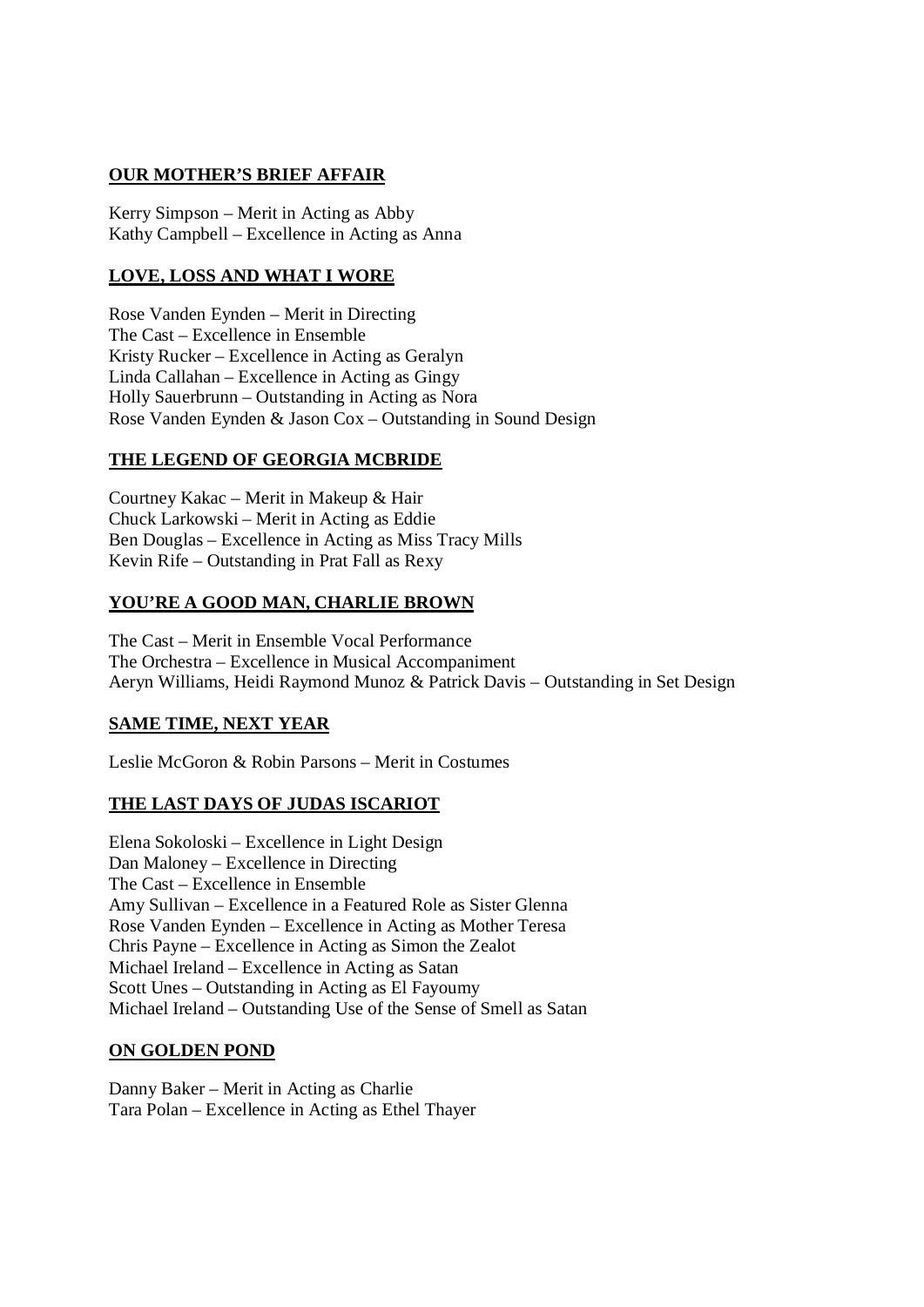### **OUT OF STERNO**

Dan Maloney – Merit in Sound Design Peggy Stouffer – Excellence in Costumes Dan Dermody – Excellence in Set Design Dan Maloney – Excellence in Directing Patricia Mullins – Excellence in Acting as Dotty Julia Hedges – Excellence in Acting as Zena Patrick Kramer – Outstanding in Acting as Dan

#### **DISNEY'S LITTLE MERMAID**

Tyler Strayer – Merit in Musical Theater Performance as Prince Eric Adam Lenhart – Merit in Musical Theater Performance as Chef Louis Jesse Bernal – Excellence in Set Design Jesse Bernal – Excellence in Sound Design Joe Barton, Michelle Johnson, and Colette Buerk – Excellence in Costumes Bob Marzola-Hughes – Excellence in Choreography Joelle Stiles – Excellence in Musical Theater Performance as Ariel Michael Barlos – Excellence in Musical Theater Performance as King Triton Rhianon Barlos – Excellence in Musical Theater Performance as Ursula Daniel Carder – Excellence in Musical Theater Performance as Sebastian Janine Baughman & Tom Montgomery – Outstanding in Musical Accompaniment Joe Barton – Outstanding in Lighting Design Kalawika Navarro & Dylan Cole – Outstanding in Makeup/Hair The Cast - Outstanding in Ensemble Joe Barton – Outstanding in Directing Andrew Austin – Outstanding in Musical Theater Performance as Scuttle

## **THE OTHER PLACE**

Actors Collaborative Toledo – Merit in Costumes Marissa Rex – Merit in Acting as The Woman Dave Nelms – Excellence in Directing Mark Owen – Excellence in Acting as Ian Dave Nelms – Outstanding in Set Design Cindy Bilby – Outstanding in Acting as Juliana

## **FIRST DATE**

Amanda Marasch – Excellence in Costumes Alan Masters – Excellence in Musical Directing Xan Waddell Jeffrey – Excellence in Vocal Directing Jerry Wiesenhahn – Excellence in Directing Gregory K. Shaffer – Excellence in Musical Theater Performance as Man #1 The Cast – Outstanding in Ensemble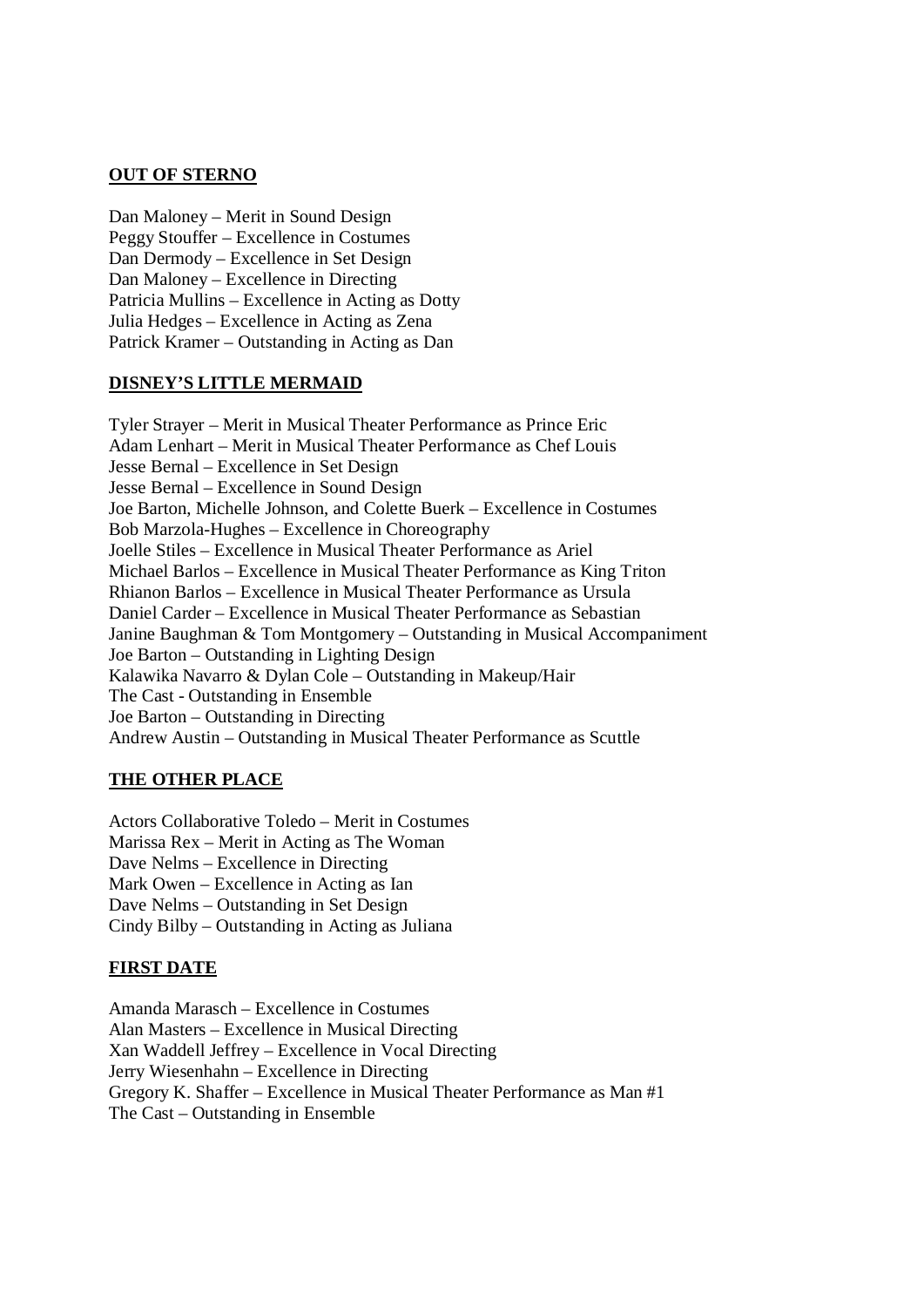### **ORDINARY DAYS**

Eric Barder – Merit in Light Design Jacqlyn Schott – Excellence in Directing The Cast – Excellence in Ensemble Alex Ross – Excellence in Musical Theater Performance as Jason

### **ALMOST, MAINE**

The Cast – Excellence in Ensemble Jacob Glosser & Patience Miles – Outstanding Moment of Charged Silence in "Where It Went"

#### **OVER THE RIVER AND THROUGH THE WOODS**

Wally Spence – Merit in Acting as Nunzio Christiano The Cast – Merit in Ensemble Russ Connor – Excellence in Acting as Frank Gianelli

#### **LEGALLY BLONDE**

Joe Barton – Excellence in Directing Kristen Woodard – Excellence in Musical Directing Joe Barton, Michelle Johnson, & 3B Costumes – Merit in Costumes Delta Nu Greek Chorus – Excellence in Ensemble The Cast – Excellence in Ensemble Chloe Smallwood – Outstanding in Vocal Performance as Paulette Claudia Cromly – Excellence in Acting as Elle Ethan Zydel – Excellence in Vocal Performance as Emmett Meg McCartney – Merit in Acting as Vivianne Justin Krempec – Merit in Acting as Callahan Claudia Cromly – Merit in Vocal Performance as Elle Stage Crew – Excellence in Stage Crew

## **CATS**

Pierre-Jacques Brault – Outstanding in Directing Pierre-Jacques Brault & Melissa Bertalone – Outstanding in Choreography Ryan Humphrey – Outstanding in Costumes Caryl Crane Youth Theatre – Outstanding in Make-up The Cast – Outstanding in Dance Execution Lily Franks – Excellence in Acting as Grizabella Daniel Keener – Excellence in Vocal Performance as Rum Tum Tugger The Cast – Excellence in Vocal Performance Kelsey Swain – Excellence in Dance Execution as Victoria Josh Higgins – Excellence in Acting as Bustopher Jones/Old Deuteronomy Alaina Parkinson – Merit in Performance as Jennyanydots Bryce Nevison – Merit in Performance as Munkustrap The Cast – Outstanding in Ensemble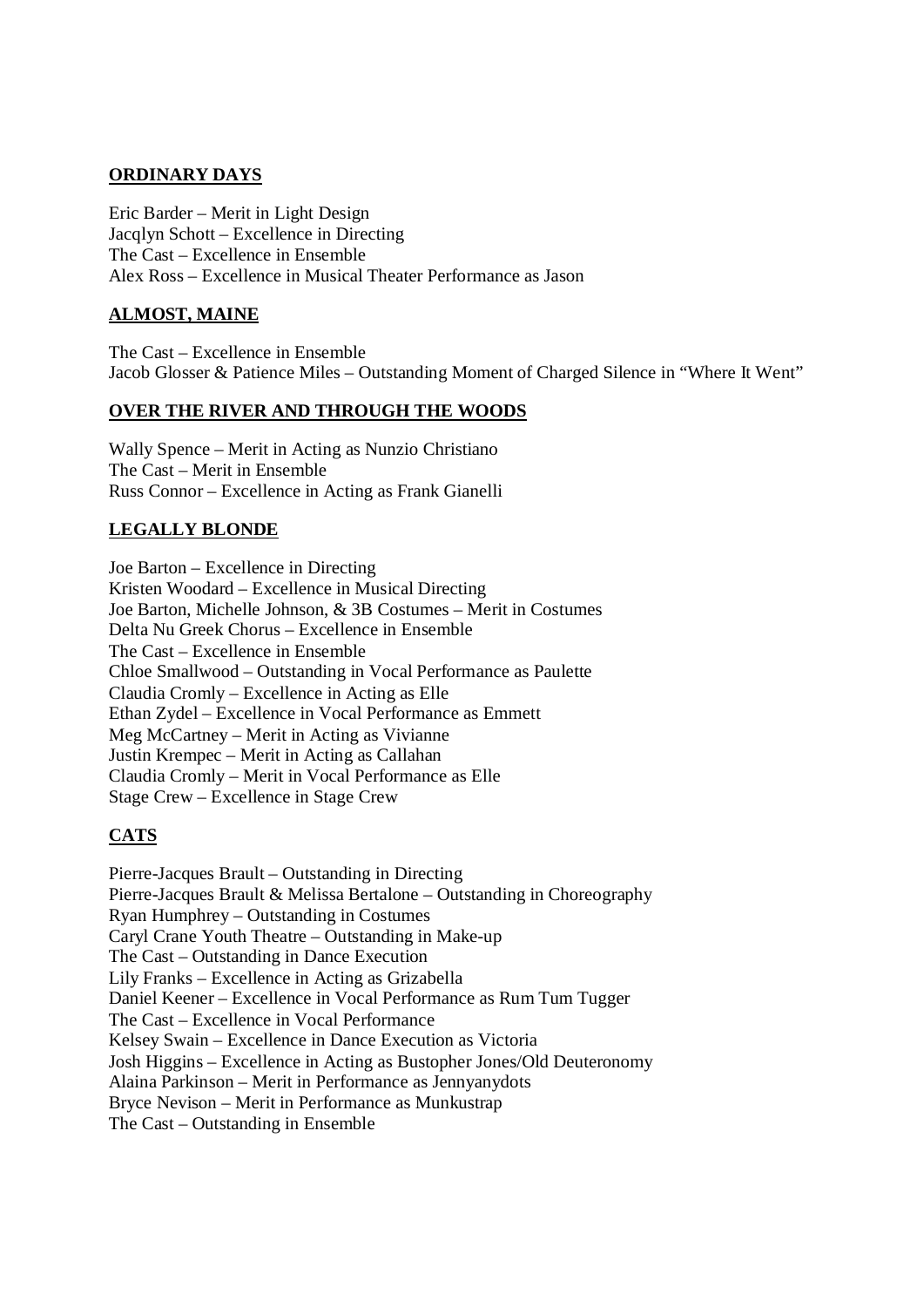#### **BROCHURE AWARDS**

Outstanding in Brochure Design Carnation City Players Loveland Stage Company Mid-Ohio Valley Players

Excellence in Brochure Design Beavercreek Community Theatre The Village Players Van Wert Civic Theatre

Merit in Brochure Design Little Theatre of Tuscarawas County Waterville Playshop

#### **NEWSLETTER AWARDS**

Shirley Nebergall, Editor Fort Findlay Playhouse's *The Fortell* Outstanding in Writing & Overall Quality Outstanding in Masthead Design & Layout Outstanding in Use of Graphics & Photography Excellence in OCTA News

Michael Ritzert & KG Farthing Carnation City Players' *CC People* Excellence in Overall Quality Excellence in Layout and Writing Merit in Use of Graphics & Photography

Amanda Emmons Shumate, Editor The Footlighters, Inc.'s *Libretto* Excellence in Special Information "Member Spotlight," "Membership News," and "A Note from our President" Excellence in OCTA News Excellence in Layout, Writing, and Use of Graphics & Photography Suzanne Walker, Editor Mid-Ohio Valley Players' *Entr' Acte* Excellence in Use of Graphics and Photography Merit in Overall Quality, Writing, and OCTA News

Millie Butts, Editor Playmakers Civic Theatre's *Theatre Talk* Excellence in Overall Quality Excellence in Use of Photography & Graphics, and OCTA News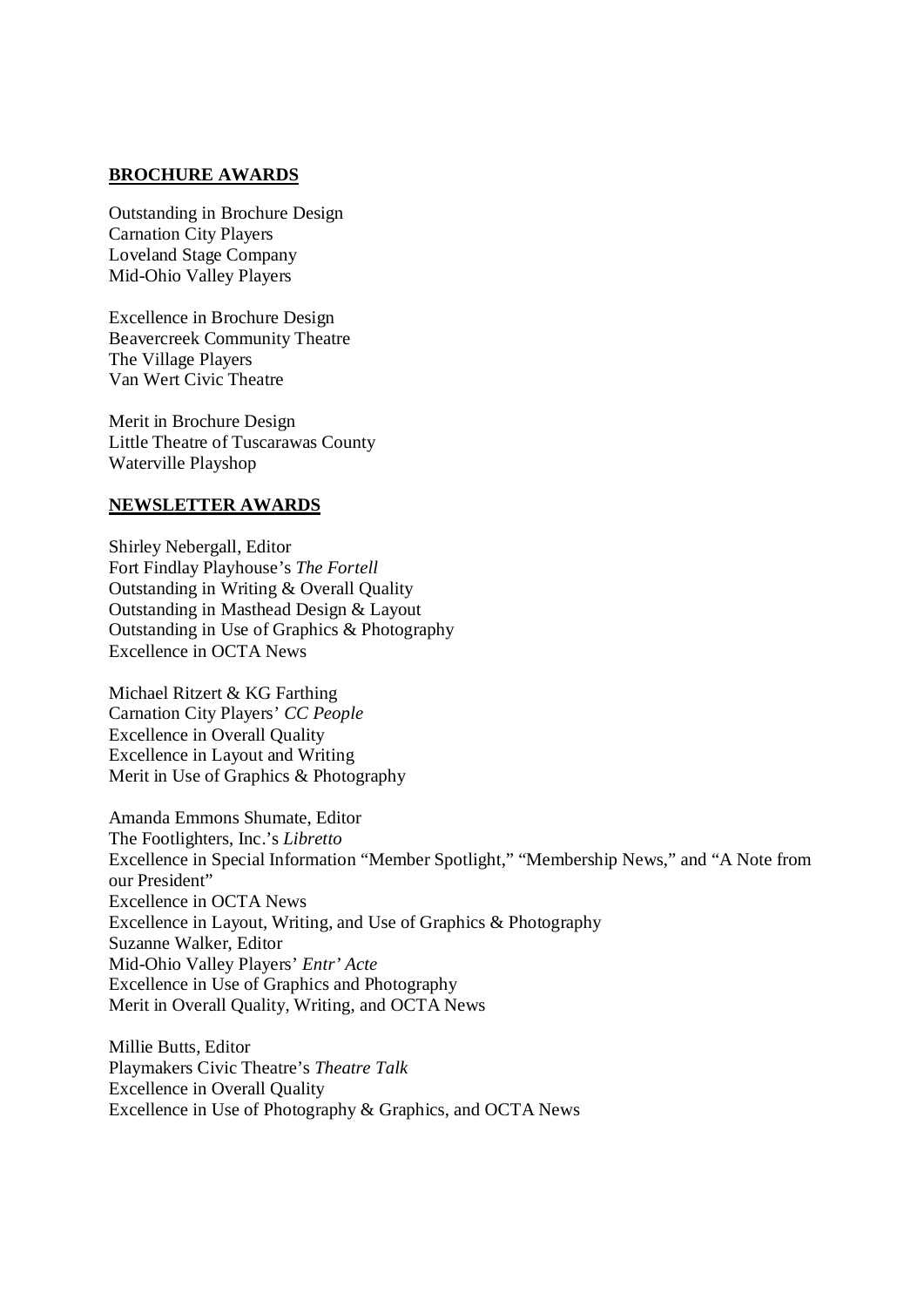Michelle S. Johnson, Editor Waterville Playshop's *Calls & Cues* Outstanding in Overall Quality and Creativity Excellence in Special information for "History" info by Sam Macera Excellence in Writing, Use of Graphics and Photography, and OCTA News

### **WEB DESIGN AWARDS**

*Troy Civic Theatre – Space Age Web* Excellence in Design Merit in OCTA Logo Placement Merit in Mobile Design

*Eric Kittelberger, Carnation City Players – Triple Play Design* Outstanding in Graphic Design Outstanding in Layout Merit in OCTA Logo Placement Excellence in Navigation

## **SET DESIGN**

*Outstanding in Set Design* Village Players of Ft. Thomas – How to Eat Like a Child

*Excellence in Set Design* Fort Findlay Playhouse – You're a Good Man, Charlie Brown Little Theatre of Tuscarawas County – Sabrina Fair

*Merit in Set Design* Fremont Community Theatre – Cabin Fever Worthington Community Theatre – The Game's Afoot

#### **COSTUME/WIG/MAKEUP DESIGN**

*Excellence in Overall Costume Design* Olde Towne Hall Theatre – Mamma Mia Zane Trace Players – Shrek Outstanding in Overall Costume Coordination Centerstage Players – The Hot L Baltimore

*Outstanding in Costume Design* 3B Productions – Disney's The Little Mermaid Fremont Community Theatre – Disney's The Little Mermaid

*Merit in Individual Costume Design* Olde Towne Hall Theatre – Mamma Mia